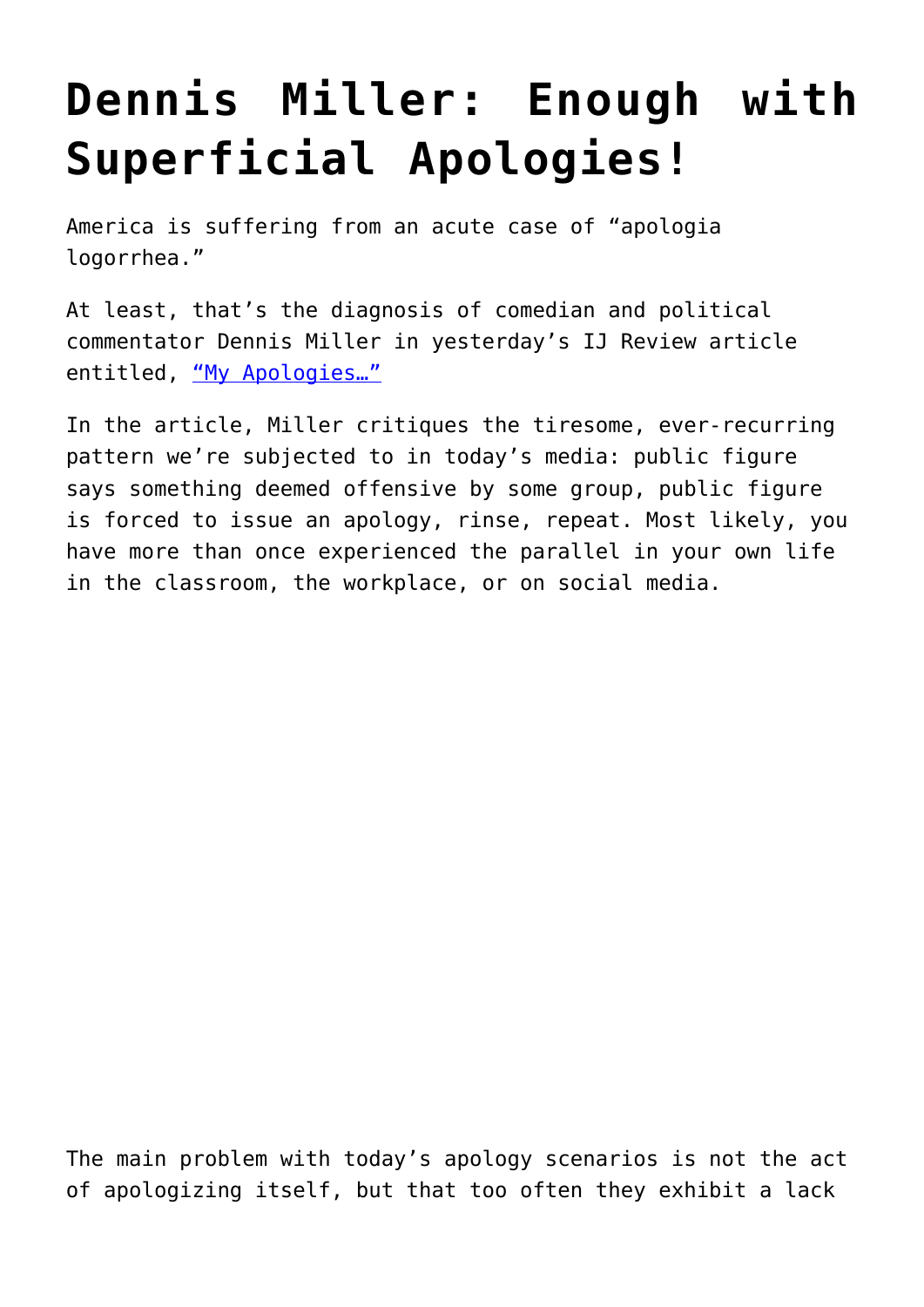of genuineness and an abundance of ulterior motives.

For instance, of those who demand apologies Miller writes, "The main problem with the present day inquisition squad is that many of our 'open-minded' watch guards are among our most close-minded citizens." Indeed, often concealed in these demands are attempted power grabs: claim that you are offended and humiliate the other person until he cries "uncle" in the form of an apology.

But in the same way forced love is not really love, so today's forced apologies are often not sincere apologies. As Miller notes,

"Whose feelings, by the way, are assuaged by these metronomic caveat-empties that sound like a POW reading a prepared statement in the presence of a looming captor? Always delivered in that flat coroner dictaphone monotone that makes the disembodied computerized tram voice at Atlanta/Hartsfield sound like Adele."

True apologies have a character of otherness in them: one is motivated to right a wrong that one has inflicted on another out of personal weakness. Too frequently today, though, apologies have a self-serving character to them: quickly concede to the demand of another by apologizing so you can save your ass and go about the business of your life.

Many are still confused about Donald Trump's appeal to Americans. But according to Miller, some of that appeal may be connected with America's collective exhaustion surrounding this issue of apologies:

"Granted, Donald Trump has many rough edges hidden in that cranberry juice cocktail logo of a coiffure but isn't it cathartic to see a man mis-speak yet stay wallenda-ed out there on a limb all by himself? Not seeking the absolution of a collective that, quite frankly, ridicules, disparages and reviles as a default setting when settled into its own sanctum